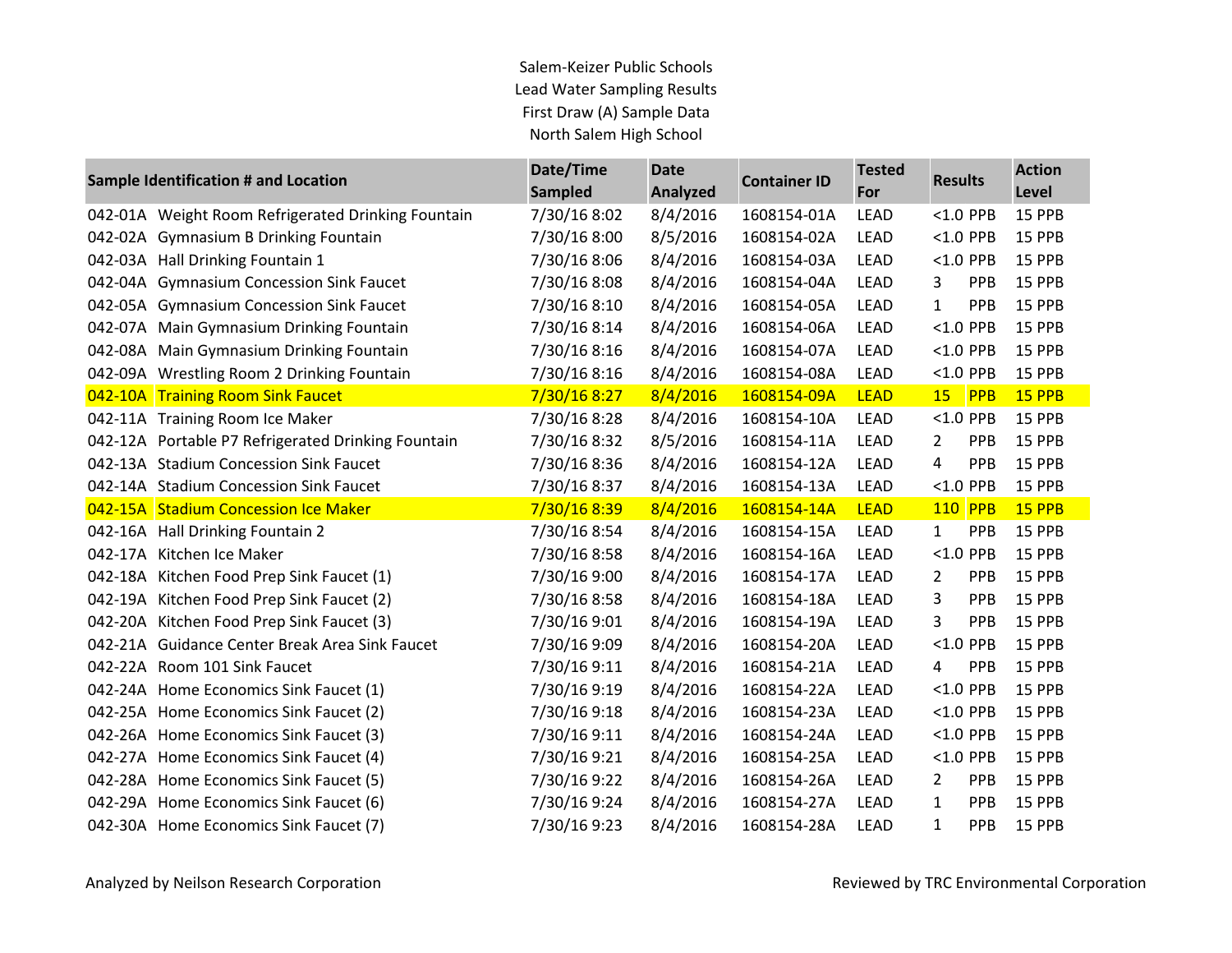| 042-31A Home Economics Sink Faucet (8)             | 7/30/16 9:25  | 8/4/2016 | 1608154-29A | LEAD        | 4              | PPB         | 15 PPB |
|----------------------------------------------------|---------------|----------|-------------|-------------|----------------|-------------|--------|
| 042-32A Home Economics Ice Maker                   | 7/30/16 9:19  | 8/4/2016 | 1608154-30A | LEAD        |                | $< 1.0$ PPB | 15 PPB |
| 042-33A Hall Drinking Fountain 3                   | 7/30/16 9:31  | 8/4/2016 | 1608154-31A | LEAD        | $\overline{2}$ | PPB         | 15 PPB |
| 042-34A Hall Drinking Fountain 4                   | 7/30/16 9:31  | 8/4/2016 | 1608154-32A | LEAD        |                | <1.0 PPB    | 15 PPB |
| 042-35A Hall Drinking Fountain 5                   | 7/30/16 9:31  | 8/4/2016 | 1608154-33A | LEAD        | $\overline{2}$ | PPB         | 15 PPB |
| 042-36A Hall Drinking Fountain 6                   | 7/30/16 9:39  | 8/5/2016 | 1608154-34A | LEAD        | $\mathbf{1}$   | PPB         | 15 PPB |
| 042-37A Library Refrigerated Drinking Fountain (1) | 7/30/16 9:42  | 8/4/2016 | 1608154-35A | LEAD        |                | $<$ 1.0 PPB | 15 PPB |
| 042-38A Library Refrigerated Drinking Fountain (2) | 7/30/16 9:43  | 8/4/2016 | 1608154-36A | LEAD        |                | $<$ 1.0 PPB | 15 PPB |
| 042-39A Room 134 Sink Faucet                       | 7/30/16 9:48  | 8/4/2016 | 1608154-37A | LEAD        | $\overline{2}$ | PPB         | 15 PPB |
| 042-40A Hall Drinking Fountain 7                   | 7/30/16 9:51  | 8/4/2016 | 1608154-38A | LEAD        | $\mathbf{1}$   | PPB         | 15 PPB |
| 042-41A Hall Drinking Fountain 8                   | 7/30/16 9:52  | 8/4/2016 | 1608154-39A | LEAD        |                | $<$ 1.0 PPB | 15 PPB |
| 042-42A Hall Drinking Fountain 9                   | 7/30/16 9:54  | 8/4/2016 | 1608154-40A | LEAD        |                | <1.0 PPB    | 15 PPB |
| 042-43A Hall Drinking Fountain 10                  | 7/30/16 10:03 | 8/5/2016 | 1608154-41A | LEAD        |                | $< 1.0$ PPB | 15 PPB |
| 042-44A Hall Drinking Fountain 11                  | 7/30/16 10:04 | 8/5/2016 | 1608154-42A | LEAD        |                | $<$ 1.0 PPB | 15 PPB |
| 042-45A Orchestra 118 Sink Faucet                  | 7/30/16 10:08 | 8/4/2016 | 1608154-43A | LEAD        |                | $<$ 1.0 PPB | 15 PPB |
| 042-46A Band 120 Sink Faucet                       | 7/30/16 10:10 | 8/4/2016 | 1608154-44A | LEAD        |                | <1.0 PPB    | 15 PPB |
| 042-47A Room 224 Sink Faucet                       | 7/30/16 10:22 | 8/4/2016 | 1608154-45A | LEAD        | 3              | PPB         | 15 PPB |
| 042-48A Room 230 Sink Faucet                       | 7/30/16 10:23 | 8/4/2016 | 1608154-46A | LEAD        |                | $<$ 1.0 PPB | 15 PPB |
| 042-49A Room 223 Sink Faucet                       | 7/30/16 10:25 | 8/4/2016 | 1608154-47A | LEAD        | 4              | PPB         | 15 PPB |
| 042-50A Room 223 Sink Faucet                       | 7/30/16 10:25 | 8/4/2016 | 1608154-48A | LEAD        | $\overline{2}$ | PPB         | 15 PPB |
| 042-51A Room 222 Sink Faucet                       | 7/30/16 10:29 | 8/4/2016 | 1608154-49A | LEAD        | 4              | PPB         | 15 PPB |
| 042-52A Room 222 Sink Faucet                       | 7/30/16 10:29 | 8/4/2016 | 1608154-50A | LEAD        | $\overline{4}$ | PPB         | 15 PPB |
| 042-53A Hall Drinking Fountain 13                  | 7/30/16 10:30 | 8/5/2016 | 1608154-51A | LEAD        |                | <1.0 PPB    | 15 PPB |
| 042-54A Hall Drinking Fountain 14                  | 7/30/16 10:34 | 8/4/2016 | 1608154-52A | LEAD        | $\overline{2}$ | PPB         | 15 PPB |
| 042-55A Hall Drinking Fountain 15                  | 7/30/16 10:33 | 8/4/2016 | 1608154-53A | LEAD        | 1              | PPB         | 15 PPB |
| 042-56A Hall Drinking Fountain 16                  | 7/30/16 10:35 | 8/4/2016 | 1608154-54A | LEAD        | 2              | PPB         | 15 PPB |
| 042-57A Hall Drinking Fountain 17                  | 7/30/16 10:38 | 8/4/2016 | 1608154-55A | LEAD        |                | <1.0 PPB    | 15 PPB |
| 042-58A Hall Drinking Fountain 18                  | 7/30/16 10:42 | 8/4/2016 | 1608154-56A | LEAD        |                | $<$ 1.0 PPB | 15 PPB |
| 042-59A Hall Drinking Fountain 19                  | 7/30/16 10:42 | 8/4/2016 | 1608154-57A | LEAD        | 2              | PPB         | 15 PPB |
| 042-60A Hall Drinking Fountain 20                  | 7/30/16 10:42 | 8/4/2016 | 1608154-58A | <b>LEAD</b> | 2              | PPB         | 15 PPB |
|                                                    |               |          |             |             |                |             |        |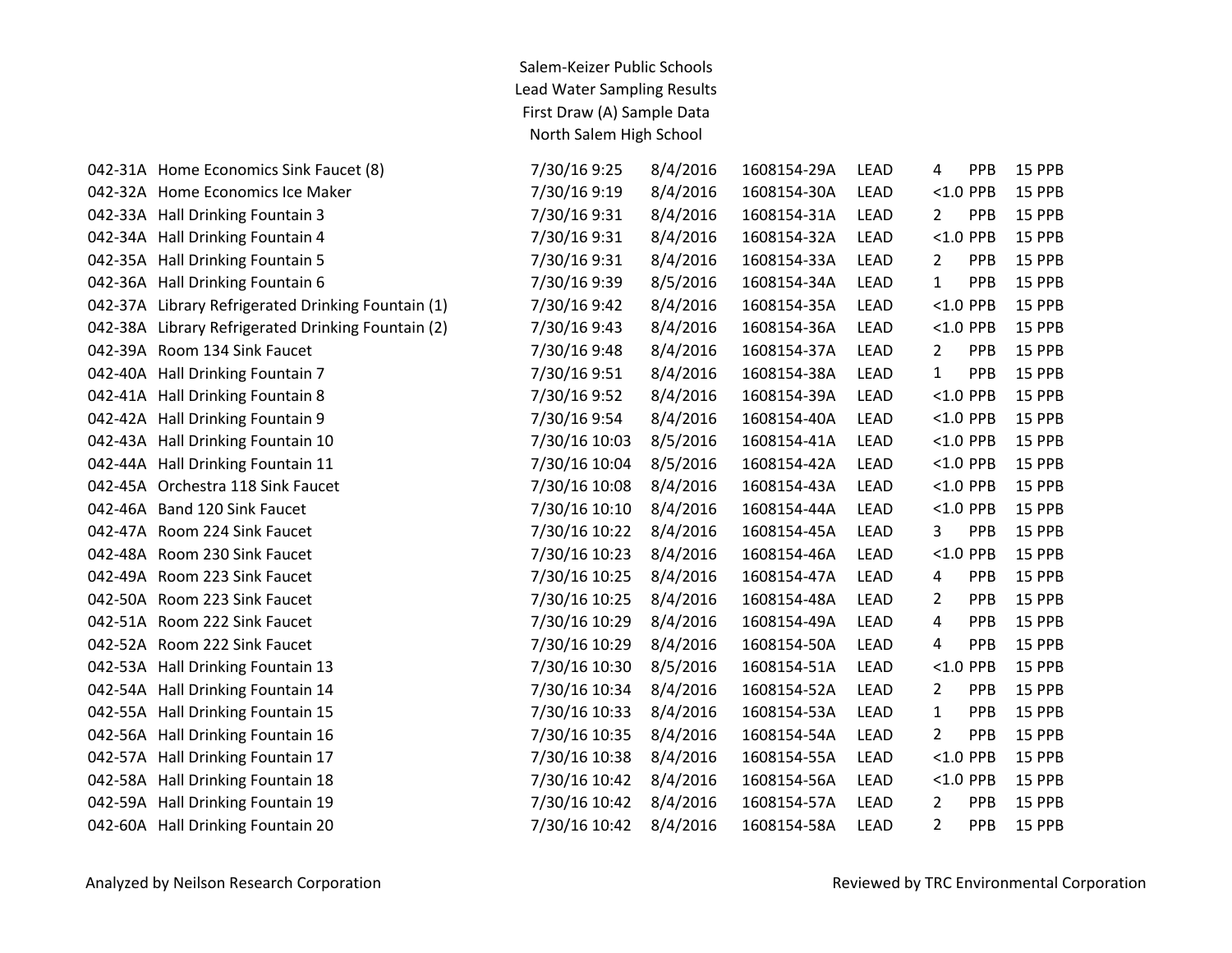| 042-61A Room 206 Sink Faucet              | 7/30/16 10:44 | 8/4/2016 | 1608154-59A | LEAD | 13 | <b>PPB</b>      | 15 PPB        |
|-------------------------------------------|---------------|----------|-------------|------|----|-----------------|---------------|
| 042-62A Room 206 Drinking Fountain        | 7/30/16 10:44 | 8/4/2016 | 1608154-60A | LEAD | 10 | PPB             | 15 PPB        |
| 042-63A Infant Room Food Prep Sink Faucet | 7/30/16 11:05 | 8/5/2016 | 1608154-61A | LEAD |    | $< 1.0$ PPB     | 15 PPB        |
| 042-64A Staff Food Prep Sink Faucet       | 7/30/16 11:07 | 8/5/2016 | 1608154-62A | LEAD | 4  | <b>PPB</b>      | <b>15 PPB</b> |
| 042-65A Room 413 Sink Faucet              | 7/30/16 11:11 | 8/5/2016 | 1608154-63A | LEAD | 3  | PP <sub>B</sub> | 15 PPB        |
| 042-66A Hall Drinking Fountain 21         | 7/30/16 11:09 | 8/5/2016 | 1608154-64A | LEAD |    | $< 1.0$ PPB     | 15 PPB        |
| 042-67A Room 414 Sink Faucet              | 7/30/16 11:05 | 8/5/2016 | 1608154-65A | LEAD | 3  | PP <sub>B</sub> | 15 PPB        |
| 042-68A Room 414 Sink Faucet              | 7/30/16 11:05 | 8/5/2016 | 1608154-66A | LEAD |    | PP <sub>B</sub> | 15 PPB        |

EPA Action Level for Lead in Schools is 20 PPB

**SKPS Action Level for Lead is 15 PPB**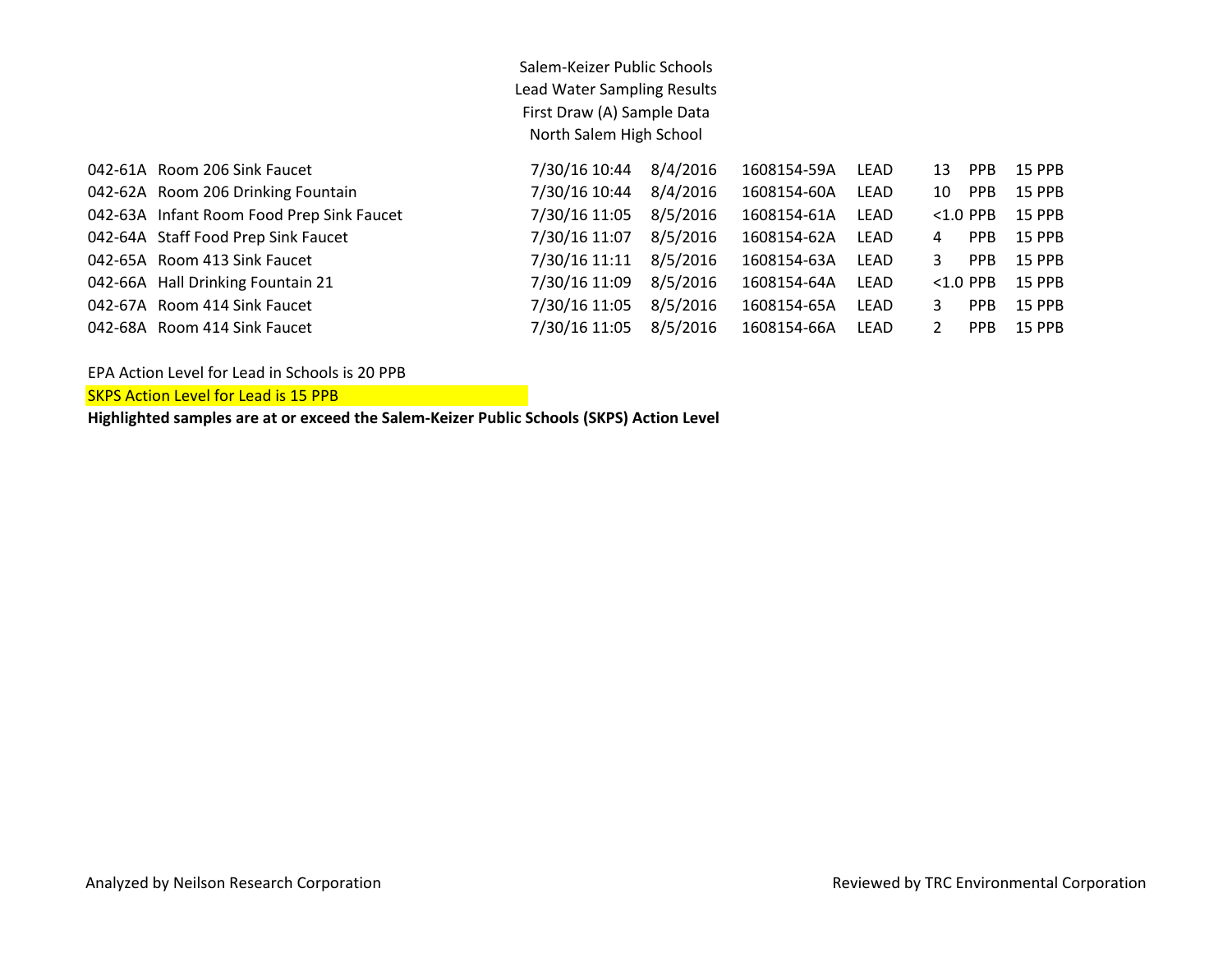| Sample Identification # and Location   | Date/Time                | <b>Date</b>     | <b>Container ID</b> | <b>Tested</b> |                                          |       | <b>Action</b> |
|----------------------------------------|--------------------------|-----------------|---------------------|---------------|------------------------------------------|-------|---------------|
|                                        | Sampled                  | <b>Analyzed</b> |                     | For           | <b>Results</b><br><b>PPR</b><br>$\leq$ 1 | Level |               |
| 042-06A Gymnasium Concession Ice Maker | 9/23/2016 5:20 9/26/2016 |                 | 58301               | LEAD          |                                          |       | 15 PPB        |

EPA Action Level for Lead in Schools is 20 PPB

SKPS Action Level for Lead is 15 PPB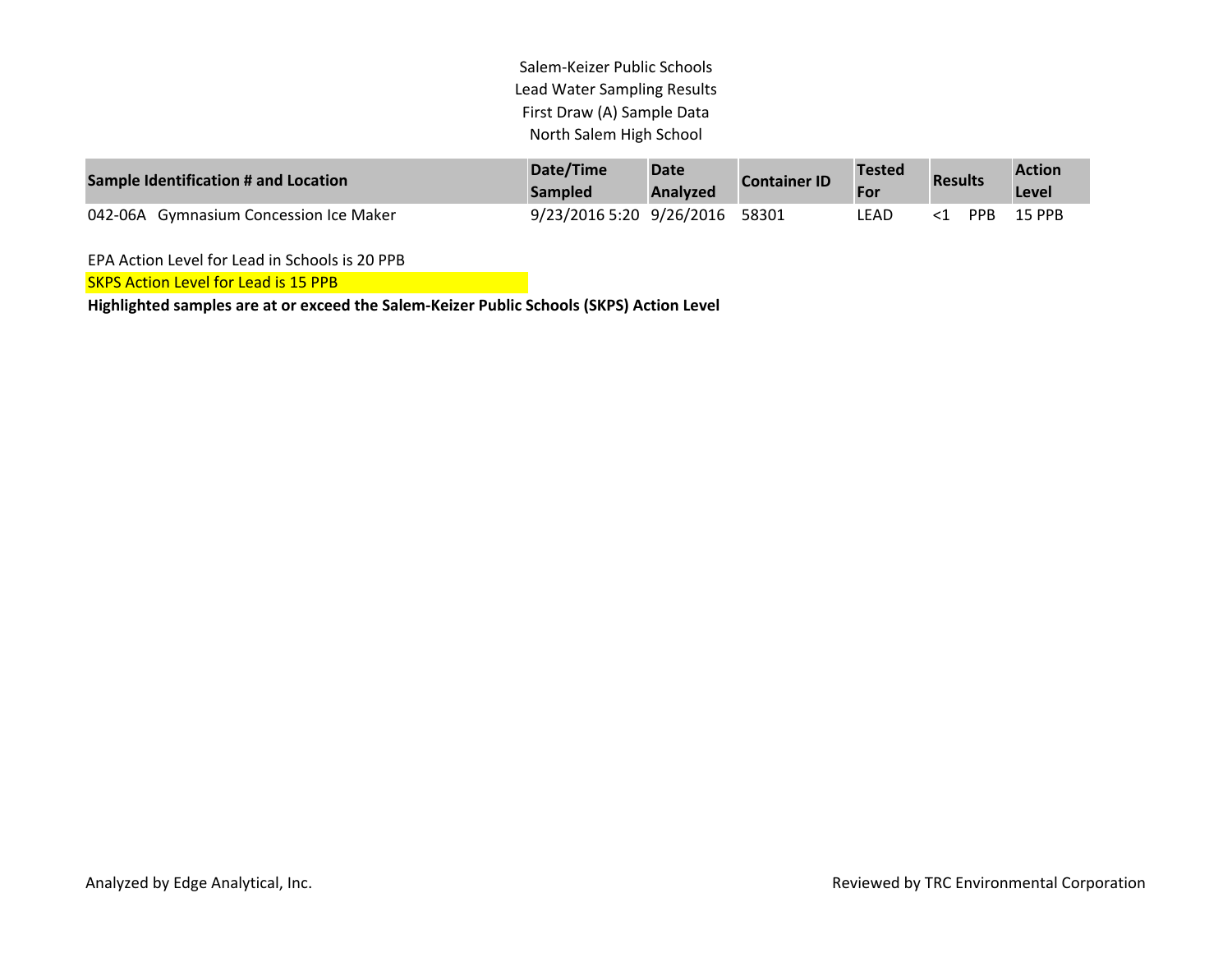| <b>Sample Identification # and Location</b>        | Date/Time<br><b>Sampled</b> | <b>Date</b><br>Analyzed | <b>Container ID</b>   | <b>Tested</b><br>For | <b>Results</b> |             | <b>Action</b><br>Level |
|----------------------------------------------------|-----------------------------|-------------------------|-----------------------|----------------------|----------------|-------------|------------------------|
| 042-10B Training Room Sink Faucet                  | 7/30/16 8:28                |                         | 8/24/2016 1608155-09A | LFAD                 |                | <b>PPR</b>  | 15 PPB                 |
| 042-12B Portable P7 Refrigerated Drinking Fountain | 7/30/16 8:47                |                         | 8/24/2016 1608155-10A | LEAD                 |                | $<$ 1.0 PPB | 15 PPB                 |

EPA Action Level for Lead in Schools is 20 PPB

SKPS Action Level for Lead is 15 PPB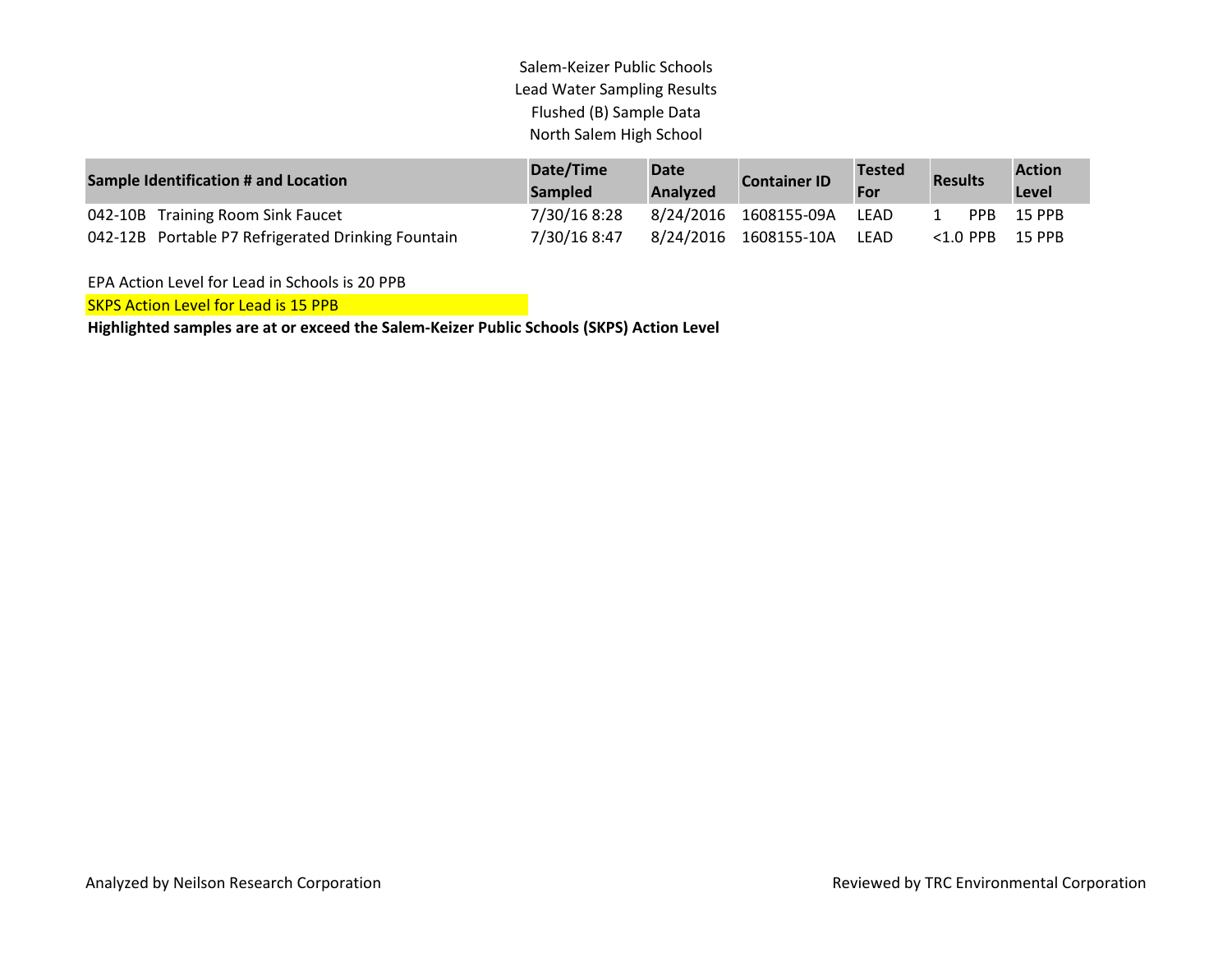| Sample Identification # and Location   | Date/Time<br><b>Sampled</b> | <b>Date</b><br><b>Analyzed</b> | <b>Container ID</b> | <b>Tested</b><br>For | <b>Results</b> | <b>Action</b><br><b>Level</b> |
|----------------------------------------|-----------------------------|--------------------------------|---------------------|----------------------|----------------|-------------------------------|
| 042-10C 042 -Training Room Sink Faucet | 11/18/16 6:08               | 11/22/2016 70422               |                     | LEAD                 | PPR            | 15 PPB                        |

EPA Action Level for Lead in Schools is 20 PPB

**SKPS Action Level for Lead is 15 PPB**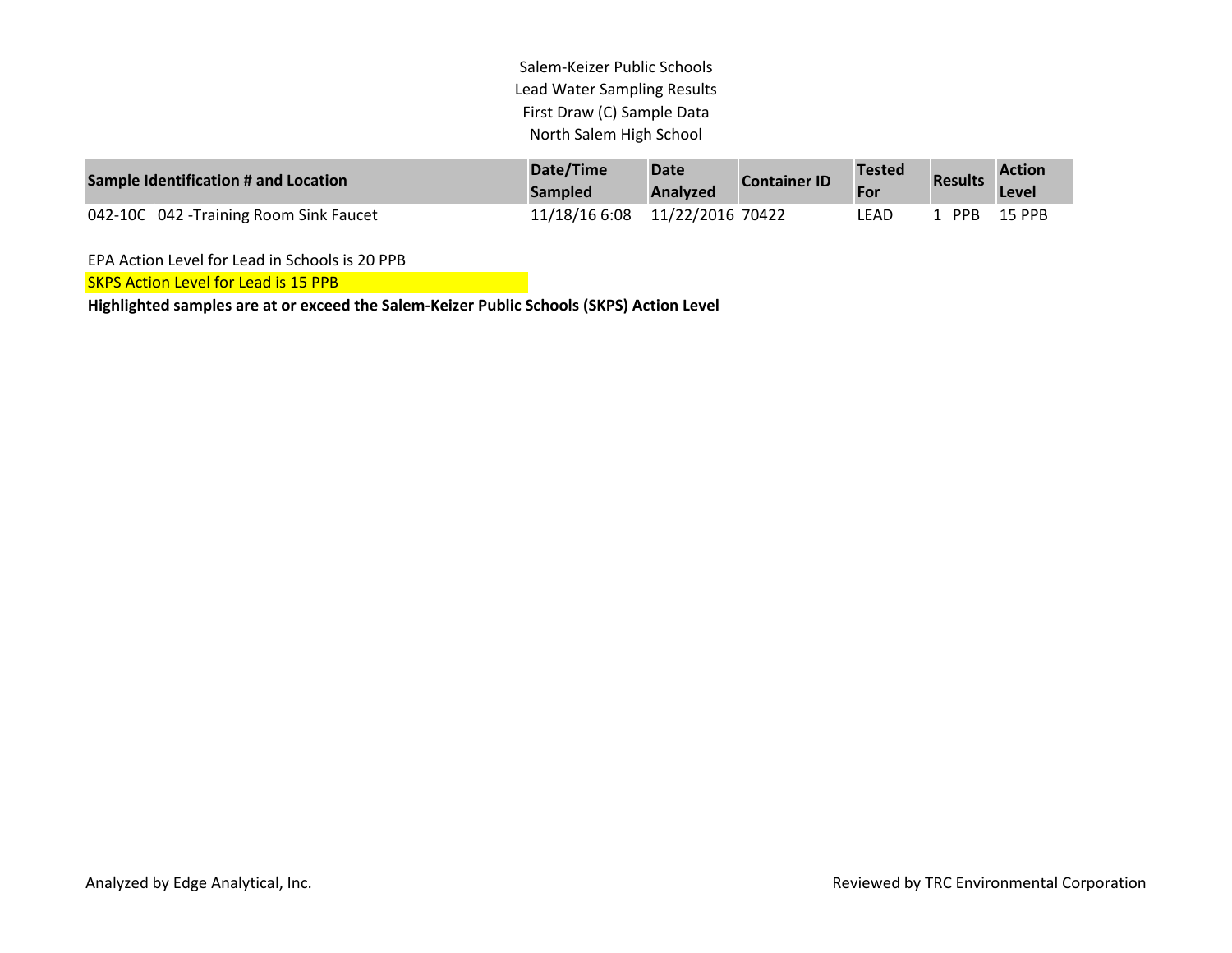| Sample Identification # and Location               | Date/Time<br><b>Sampled</b>   | <b>Date</b><br>Analyzed | Container ID Tested |       | <b>Results</b> | <b>Action</b><br>Level |
|----------------------------------------------------|-------------------------------|-------------------------|---------------------|-------|----------------|------------------------|
| 042-12C Portable P7 Refrigerated Drinking Fountain | 1/20/2017 5:54 1/23/2017 3139 |                         |                     | LEAD. | <1 PPB         | 15 PPB                 |

EPA Action Level for Lead in Schools is 20 PPB

**SKPS Action Level for Lead is 15 PPB**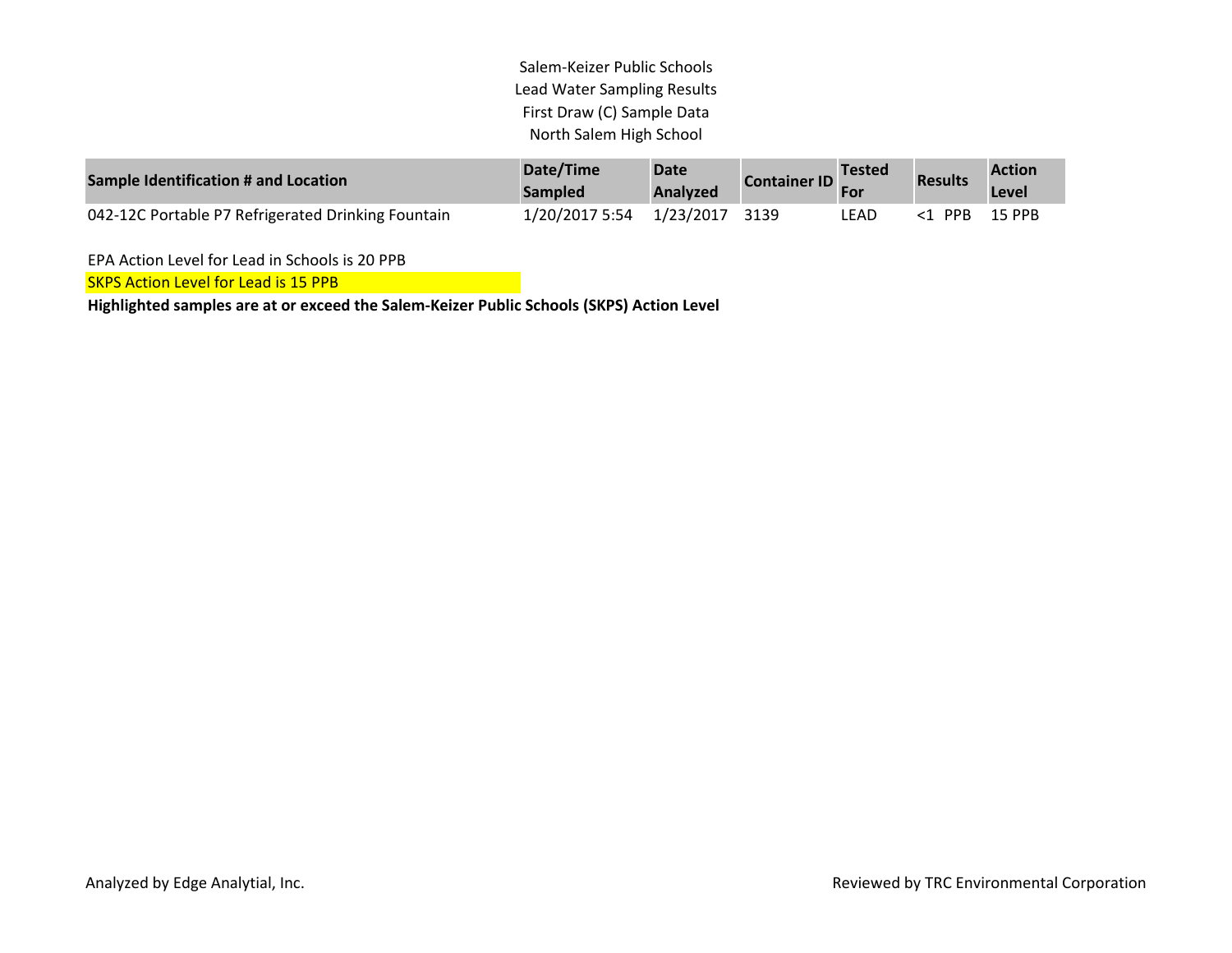| Sample Identification # and Location | Date/Time<br><b>Sampled</b>    | <b>Date</b><br>Analyzed | <b>Container ID</b> Tested |      | <b>Results</b> | <b>Action</b><br>Level |
|--------------------------------------|--------------------------------|-------------------------|----------------------------|------|----------------|------------------------|
| 042-15C Stadium Concession Ice Maker | 3/16/2017 6:40 3/17/2017 13884 |                         |                            | LEAD | PPB            | 15 PPB                 |

EPA Action Level for Lead in Schools is 20 PPB

**SKPS Action Level for Lead is 15 PPB**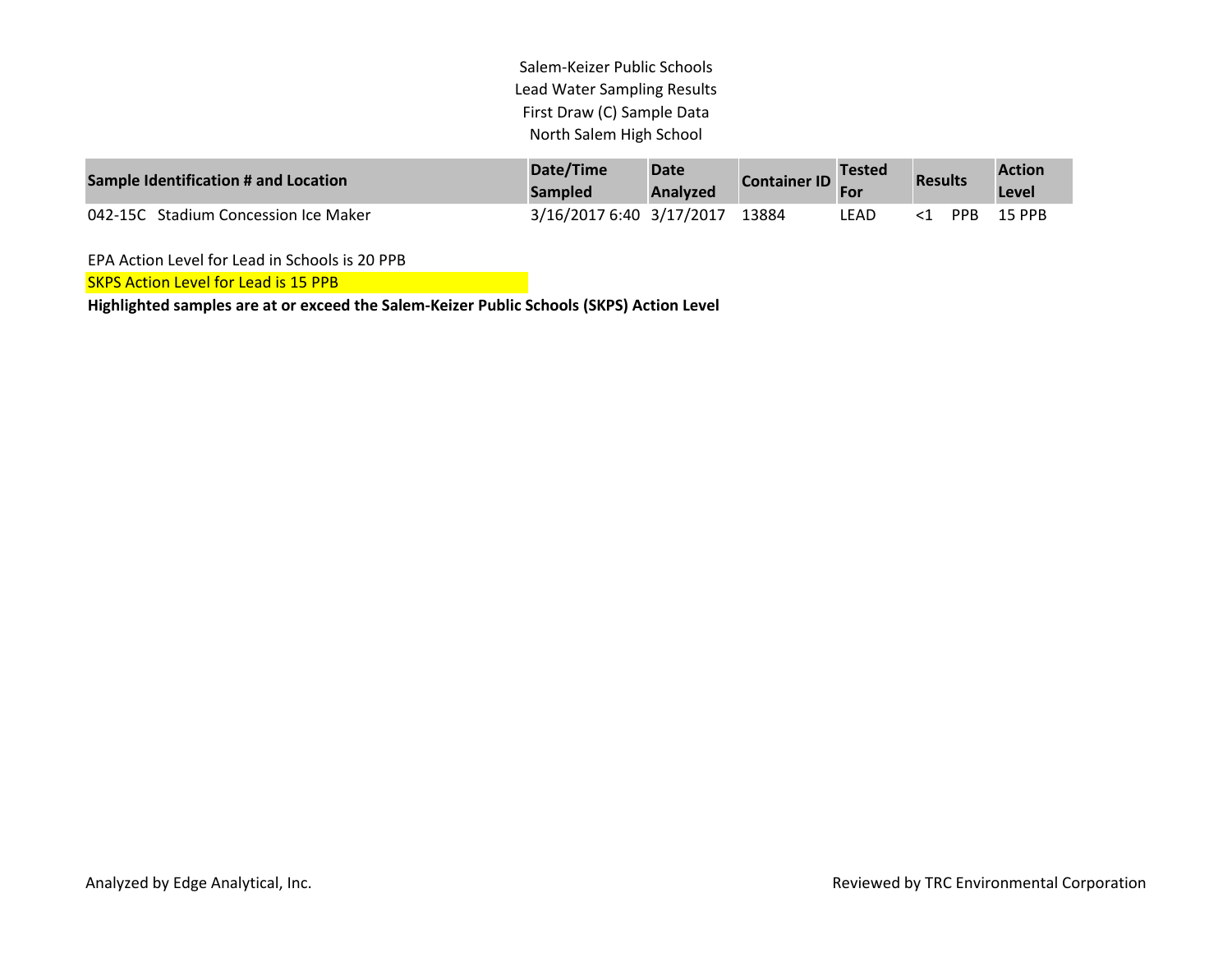| Sample Identification # and Location | Date/Time Sampled               | <b>Date</b><br>Analyzed | <b>Container ID</b> | Tested | <b>Results</b> |      | <b>Action</b><br>Level |
|--------------------------------------|---------------------------------|-------------------------|---------------------|--------|----------------|------|------------------------|
| 042-71A Coffee Shop Deep Sink Faucet | 1/5/2018 6:00:00AM 1/8/2018 914 |                         |                     | LEAD   |                | PPB. | 15 PPB                 |

EPA Action Level for Lead in Schools is 20 PPB

**SKPS Action Level for Lead is 15 PPB**